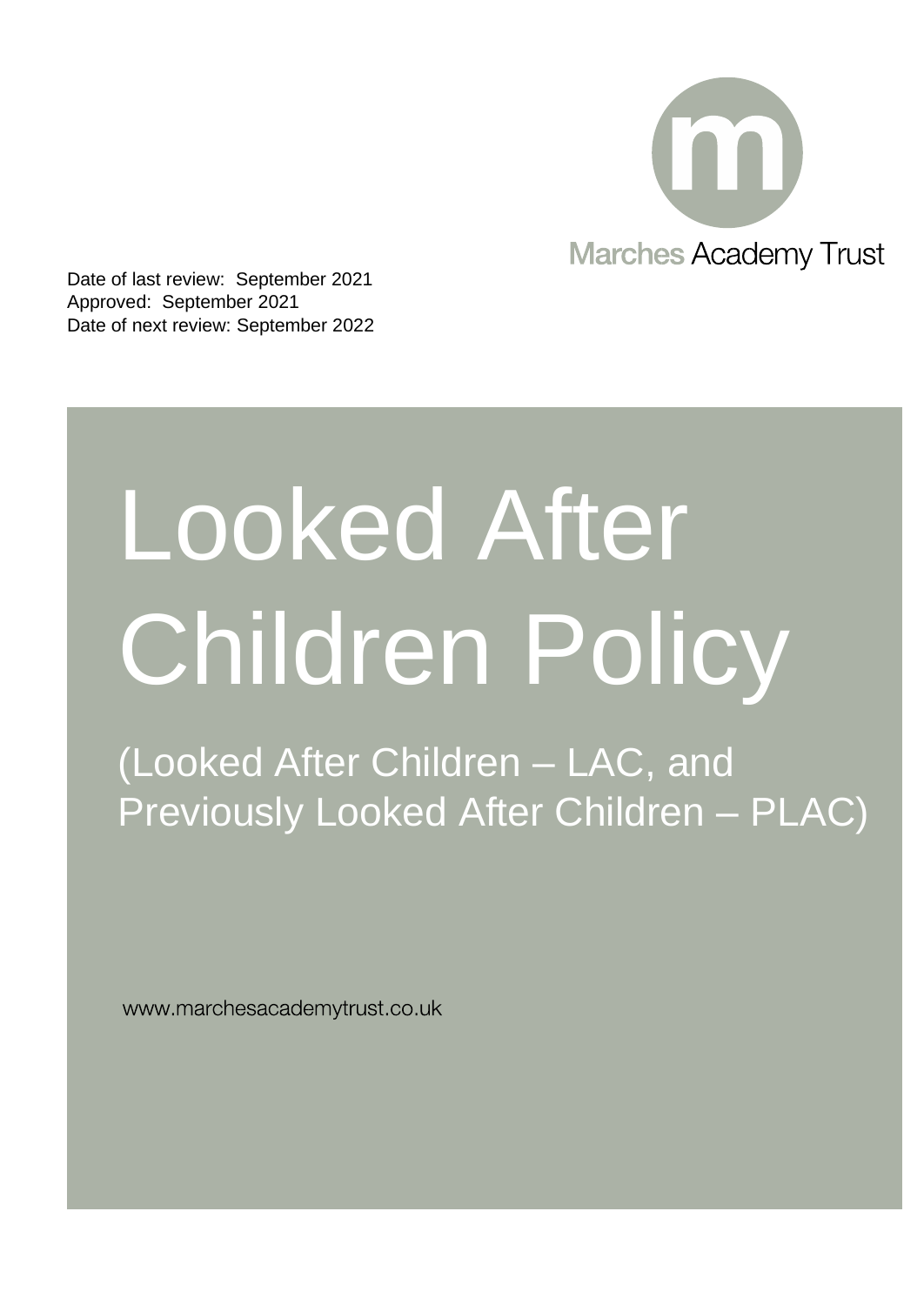# **Contents**

| 1.  |  |
|-----|--|
| 2.  |  |
| 2.1 |  |
|     |  |
| 3.  |  |
| 4.  |  |
| 5.  |  |
| 5.1 |  |
| 5.2 |  |
| 5.3 |  |
| 5.4 |  |
| 5.5 |  |
| 6.  |  |
| 7.  |  |
| 8.  |  |
| 9.  |  |
|     |  |
|     |  |
|     |  |
|     |  |
|     |  |
|     |  |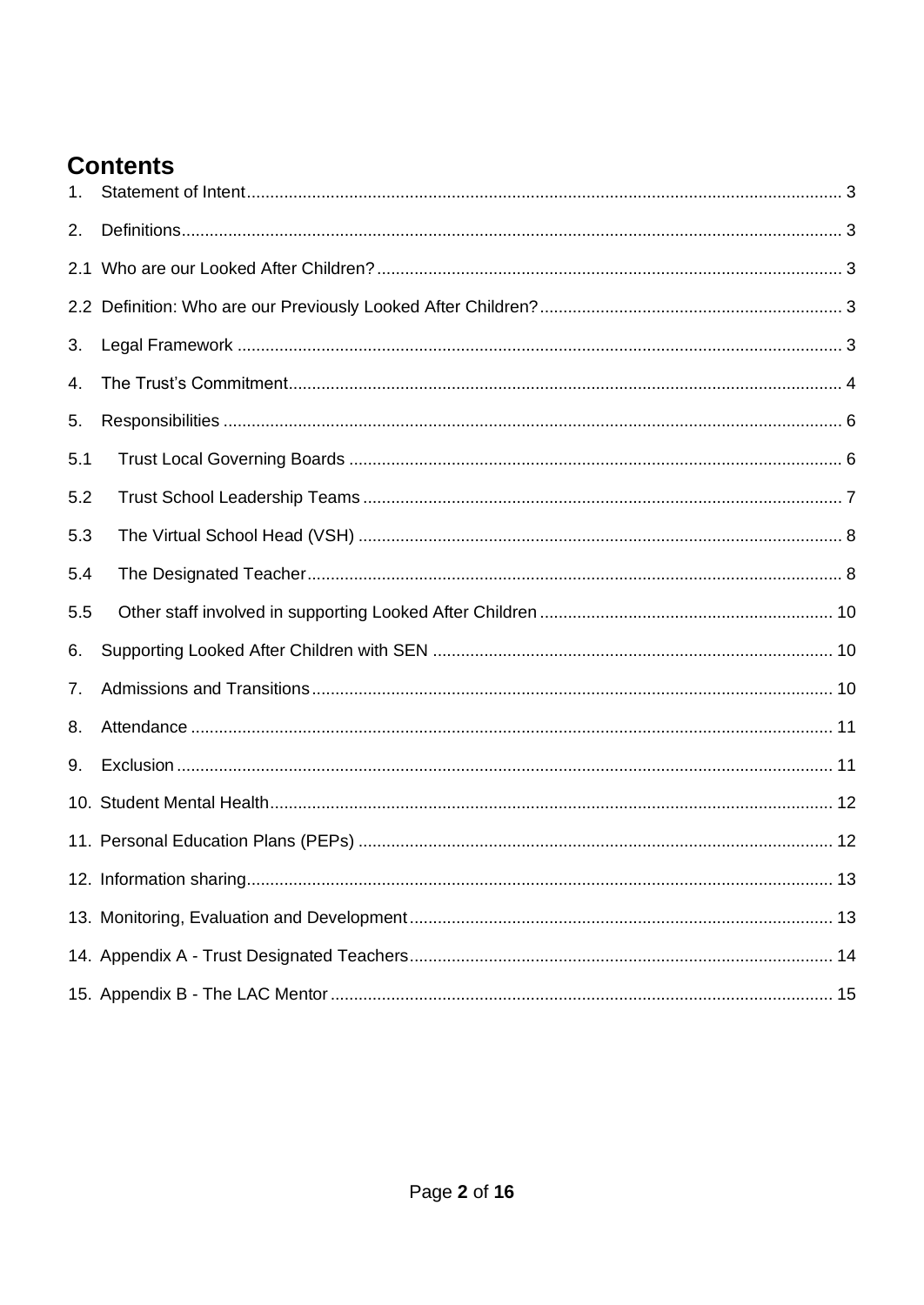# <span id="page-2-0"></span>**1. Statement of Intent**

Marches Academy Trust (the Trust) believes that all Looked After Children (LAC), and those Previously Looked After Children (PLAC), should have equitable access to excellent educational provision and achieve at a similar level to all Shropshire, and national, children. As a Trust we aim to be champions for Looked After Children, and those Previously Looked After Children, and take a proactive approach to support their success, recognising that we have a vital role to play in promoting their educational achievement and social and emotional development.

Marches Academy Trust endeavours to provide positive experiences and offer stability, safety, and individual care and attention, for all our students.

### <span id="page-2-1"></span>**2. Definitions**

### <span id="page-2-2"></span>**2.1 Who are our Looked After Children?**

Most Looked After Children will be living in foster homes, but a smaller number may be in a children's home, living with a relative, or even be placed back at home with their parent(s) sharing parental responsibility with the Local Authority.

Under the Children Act 1989, a child is in the Care of the Local Authority if they have been provided with accommodation for more than 24 hours by the Authority. This includes the following:

- Children who are accommodated by the Local Authority under a voluntary agreement with their parents (Section 20);
- Children who are the subject of a Care Order or Interim Care Order (Section 31);
- Children who are the subject of Emergency Orders for the protection of the child (Section 44).

### <span id="page-2-3"></span>**2.2 Definition: Who are our Previously Looked After Children?**

- A Child Previously in Care is one who is no longer looked after in England and Wales because they are the subject of an Adoption, Special Guardianship Order or Child Arrangements Order which includes arrangements as to with whom the child is to live, or when the child is to live with any person, or has been Adopted from state care outside England or Wales, and;
- A child is in 'state care' outside England and Wales if they are in the care of, or accommodated by, a public authority, a religious organisation or any other organisation, the sole or main purpose of which, is to benefit society.

### <span id="page-2-4"></span>**3. Legal Framework**

- From 1 September 2009 all Governing Bodies were required under the Children's and Young Persons' Act of 2008, to appoint a Designated Teacher to promote the educational achievement of Looked After Children.
- The Families Act of 2014 also required all Local Authorities to appoint a Virtual School Headteacher to ensure that the educational achievement of Looked After Children is seen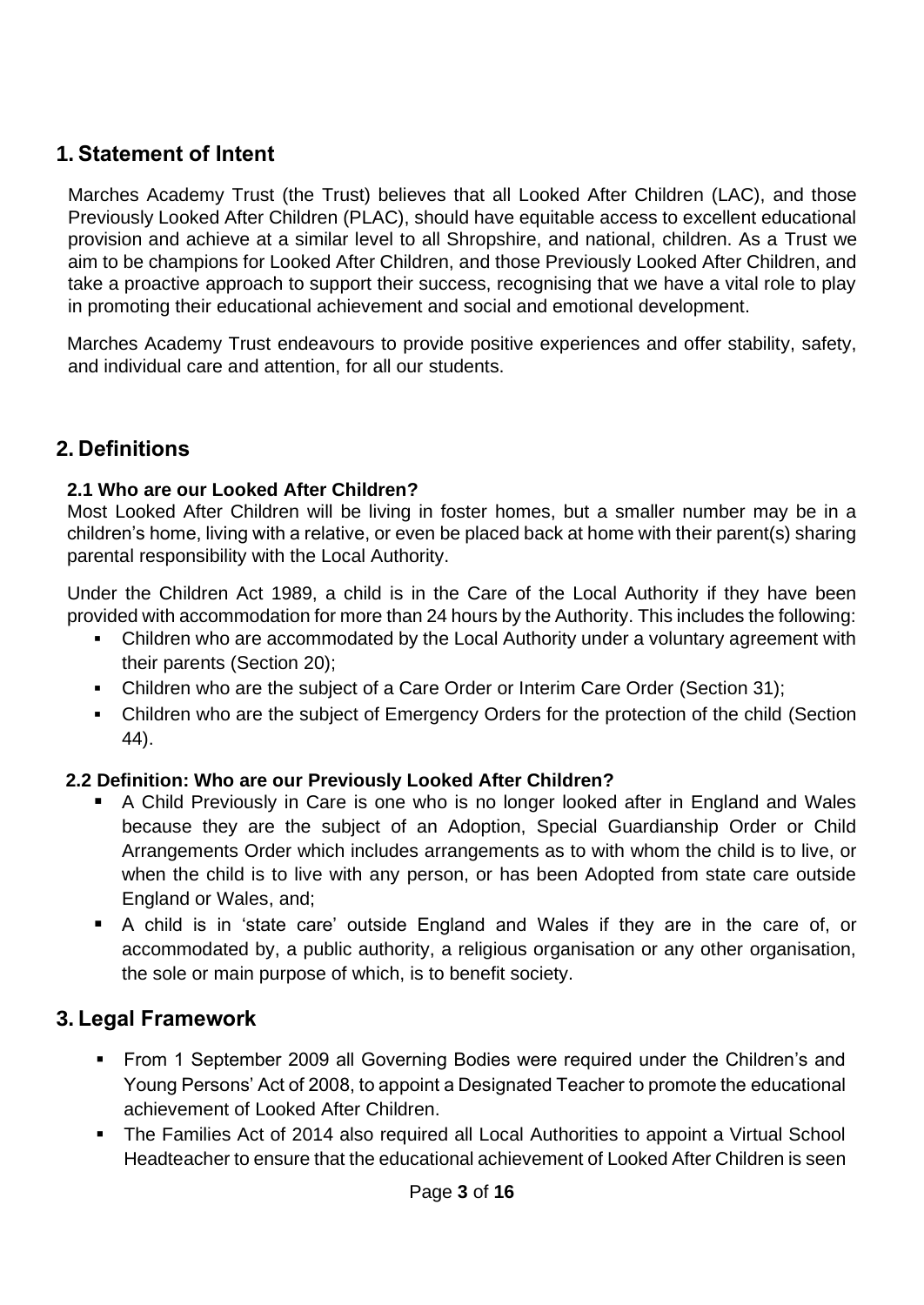as a priority and to ensure arrangements were in place to improve their educational outcomes. Previous legislation and guidance from the Department for Children, Schools and Families (DCSF), Department for Education (DfE) and the Department of Health (DH) requires schools to have effective policies for supporting and promoting the education of Looked After Children.

**•** The 2018 Statutory Guidance for Schools and Local Authorities extended some responsibilities to Previously Looked After Children. These responsibilities are not as extensive as those for Looked After Children, but the expectation is that there is a Designated Teacher and the likelihood is that it would be the same person for both cohorts.

This policy has due regard to legislation and statutory guidance, including, but not limited to, the following:

- Children Act 1989;
- **The Care Planning, Placement and Case Review (England) Regulations 2010;**
- Children (Leaving Care) Act 2000;
- Children and Young Persons Act 2008;
- Children and Families Act 2014;
- Children and Social Work Act 2017;
- DfE (2018) 'Promoting the education of looked-after children and previously looked-after children'; and
- DfE (2017) 'Exclusions from maintained schools, academies and student referral units in England'.

This policy operates in conjunction with the following school policies and documents:

- MAT Admissions Policy;
- MAT Behaviour Policy (Primary or Secondary, as appropriate);
- MAT Attendance Policy;
- **■** MAT Equality Policy;
- MAT Safeguarding and Child Protection Policy; and
- MAT Special Educational Needs and Disabilities (SEND) Policy.

# <span id="page-3-0"></span>**4. The Trust's Commitment**

All Marches Academy Trust schools commit to:

- ensuring that Personal Education Plan is up-to-date and of a high standard;
- supporting Looked After Children to raise their aspirations and ambition;
- giving children and young people a sense of the control they have over their own lives;
- ensuring that the Designated Teacher contributes to the deeper understanding of everyone in the school who may be to be involved in supporting Looked After Children to achieve, so that each staff member keeps Looked After Children in mind;
- fostering positive attitudes and behaviours;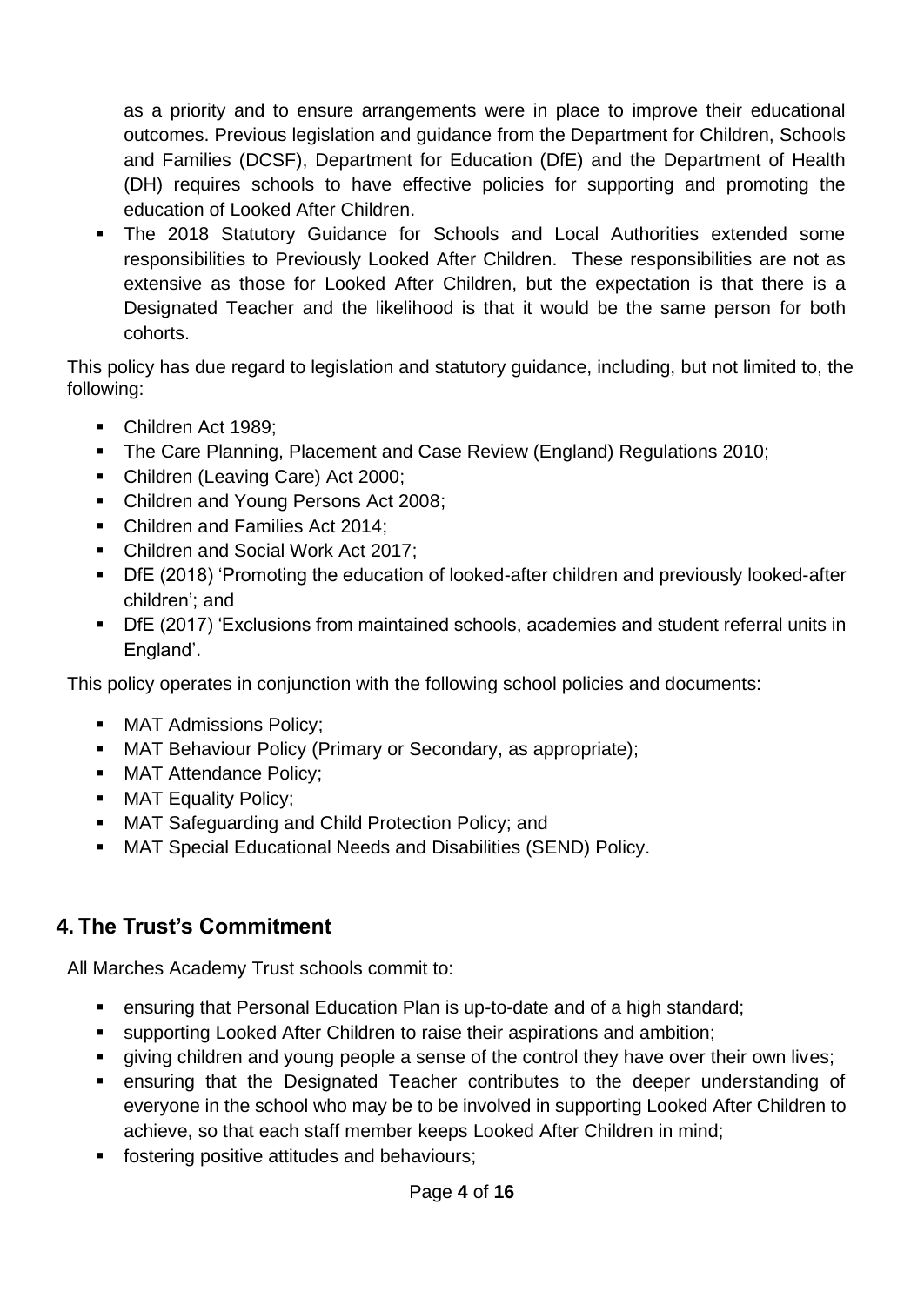- providing routine, continuity and normality for those who may have been subject to emotional distress, abuse and disruption;
- ensuring that children and young people have a trusted adult who they feel they can go to for support during the school day;
- ensuring Looked After Children have the best provision the school can offer to help them make good progress in all areas;
- working closely with the Virtual School, carers and social workers;
- ensuring a whole school ethos in which all staff understand their responsibility in supporting the role of Corporate Parent;
- **•** providing a safe and secure environment, which values education and believes in the abilities and potential of all children;
- bringing the educational attainments of our Looked After Children in line with those of their peers;
- making sure that Looked After Children have access to education appropriate to their age and ability. This includes access to a broad and balanced curriculum;
- balancing high levels of support with challenge and high expectation to ensure rapid progress;
- having a Designated Teacher (DT) for Looked After Children who will act as the advocate to Looked After Children and coordinate support them, liaising with carers, parents (as appropriate) and social workers on a wide variety of educational and care issues;
- working alongside the social worker, Virtual Teacher(s) and other professionals to ensure that each Looked After Child has a current, good quality Personal Education Plan (PEP) in place which includes challenging, curriculum-based targets and numerical progress targets and is an effective tool which supports the young person and helps them make excellent progress;
- ensuring that Student Premium Plus funding is used to provide additional, personalised support as identified in the Personal Education Plan;
- closely monitoring each child's attendance and academic progress, working and sharing information in a timely manner with the Virtual School to help ensure each child achieves the best possible educational outcomes;
- ensuring there is a well-planned and coordinated approach to meet the child's educational and social needs, for example, whether potentially disruptive changes in school can be prevented;
- planning for future transitions effectively including planning for transport.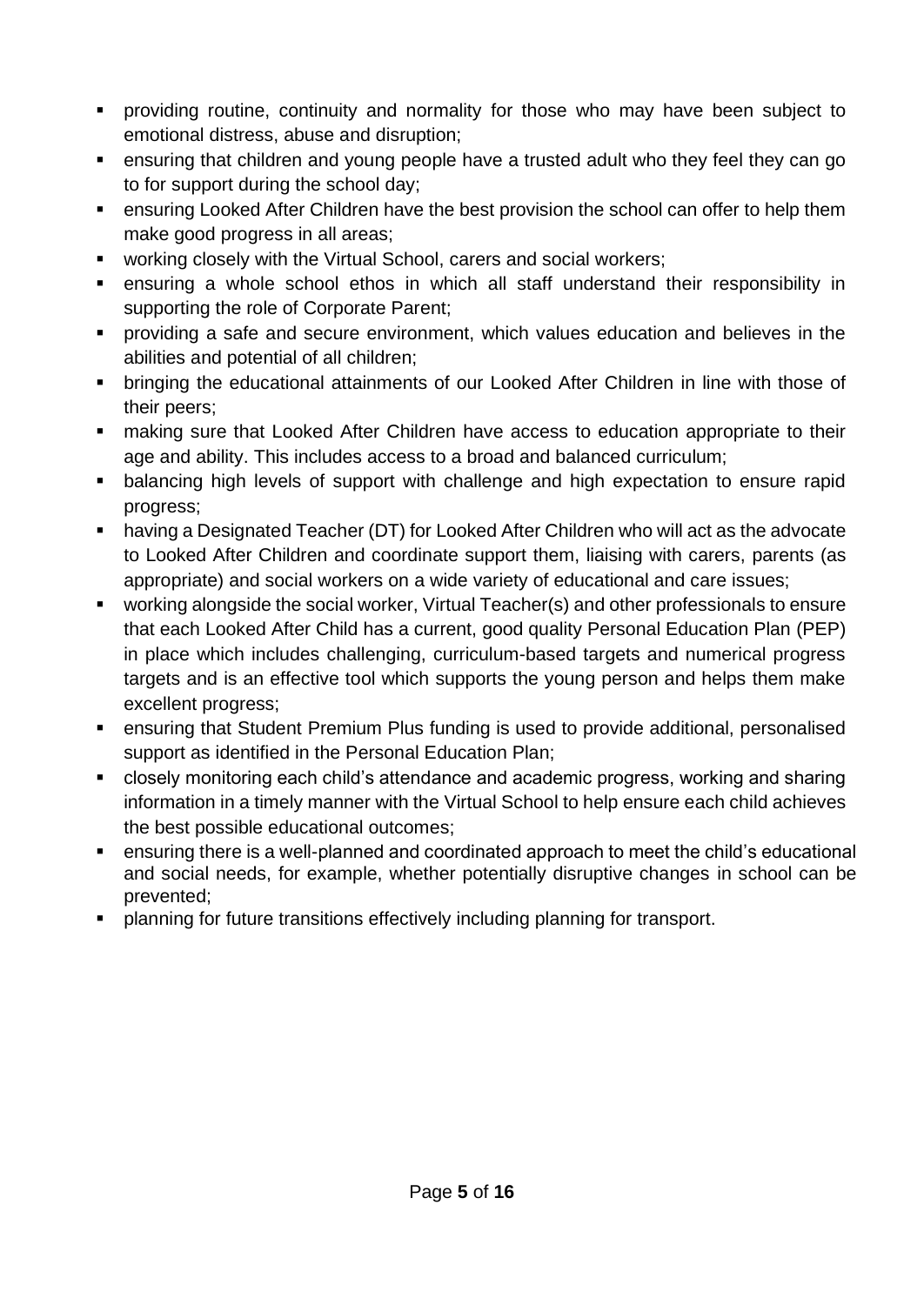# <span id="page-5-0"></span>**5. Responsibilities**

## <span id="page-5-1"></span>**5.1Trust Local Governing Boards**

All Trust Local Governing Bodies (LGB) will designate a Governor with responsibility for Looked After Children. They will ensure a knowledge of:

- the number of Looked After Children on the school roll:
- the number of Looked After Children with up-to-date Personal Education Plans and the quality of these documents;
- overall attainment and progress of Looked After Children in the school / performance compared to peers;
- number of Looked After Children with SEN and with an Education Health and Care Plan (EHCP);
- authorised and unauthorised absence levels of Looked After Children;
- the number of Looked After Children who have had a Fixed Term Exclusion in the previous 12 months;
- **EXT** if the school is making effective and efficient use of the Student Premium for its Looked After Children;
- **EXECT** if the school is meeting its statutory duties with respect to the Designated Teacher, for example, qualifications, experience, etc.;
- if the designated teacher is provided with appropriate professional development and time to fulfil the role;
- how LA supports educational achievement of Looked After Children.

Also, all Trust Local Governing Bodies will ensure:

- the schools appoint a Designated Teacher in accordance with the regulations published in September 2009 (DCSF, The Role and Responsibilities of the Designated Teacher for Looked After Children: Statutory Guidance for School Governing Bodies [2009]);
- the Designated Teacher has opportunity to attend training and that school staff and Governors are aware of the DfE Statutory Guidance;
- the appointed Governor with responsibility for Looked After Children has a knowledge of the Duty on Local Authorities to Promote the Educational Achievement of Looked After Children, under Section 52 of the Children's Act 2004 and statutory guidance 2015 (Promoting the Education of Looked After Children);
- **.** there is a proactive approach in cooperating with, and supporting, the relevant Local Authority with regard to the education of Looked After Children attending the school;
- that the Designated Teacher and staff are aware of, and enabled to, carry out their responsibilities effectively with the full support of the Head Teacher;
- that there are arrangements in place to keep themselves informed about provision for, and attainment of, Looked After Children.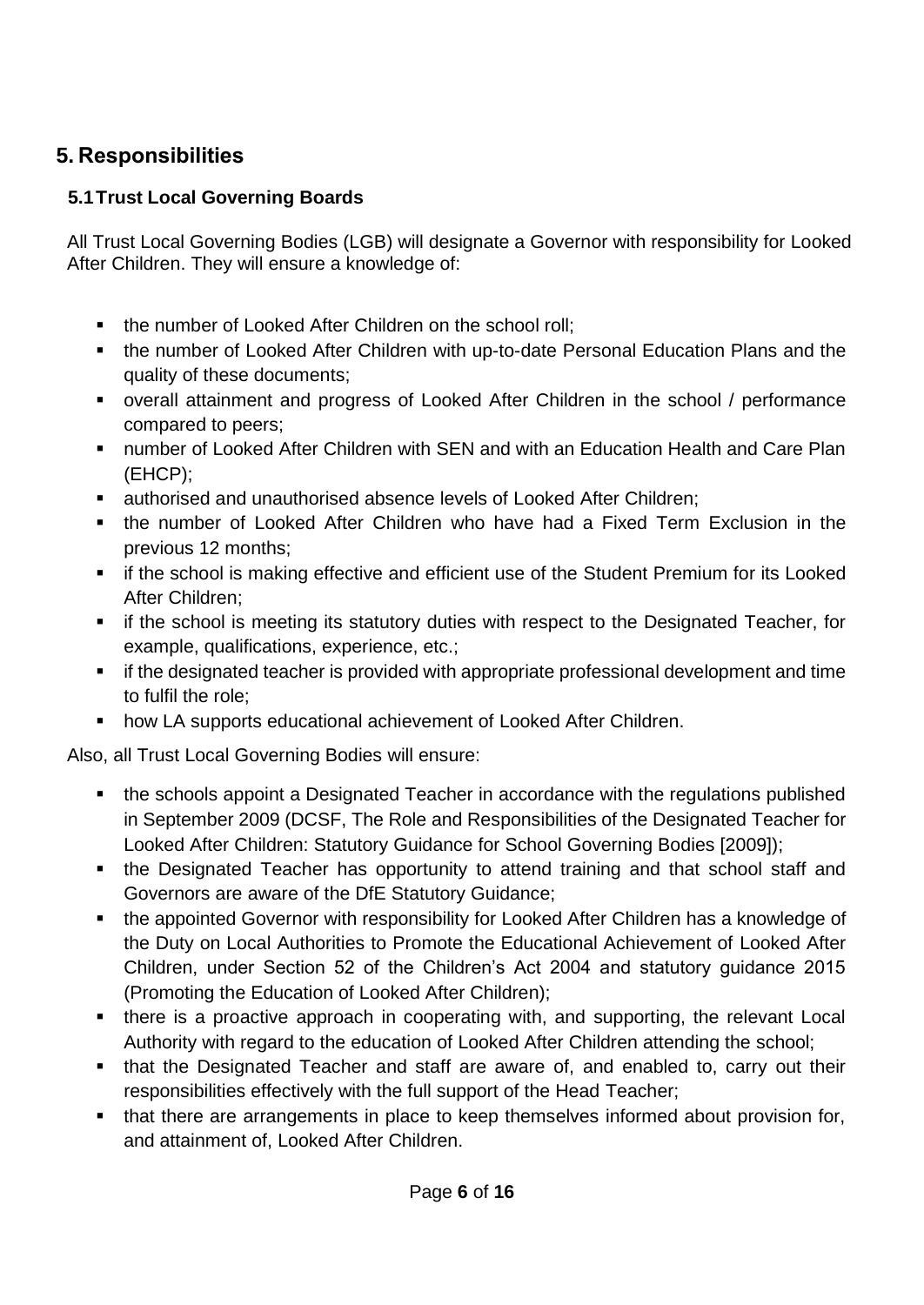## <span id="page-6-0"></span>**5.2Trust School Leadership Teams**

All Trust School Leadership Teams will:

- ensure the School Governor meets regularly with the Designated Teacher, to ensure that the needs of Looked After Children in the school are taken into account at a school leadership level and to support the Designated Teacher;
- support the Designated Teacher in carrying out their role by making time available and ensuring that they attend training to support Looked After Children;
- oversee this policy and monitor its implementation, feeding back to the governing board termly on the following:
	- o the number of Looked After Children and Previously Looked After Children in the school
	- o an analysis of assessment scores as a cohort, compared to other student groups
	- o the attendance of Looked After Children and Previously Looked After Children, compared to other student groups
	- o the level of fixed term and permanent exclusions, compared to other student groups
- ensure all members of staff are aware that supporting Looked After Children and Previously Looked After Children is a key priority;
- actively challenge negative stereotypes of Looked After Children and Previously Looked After Children;
- support the child to engage fully in planning and decision making;
- liaise closely with the Virtual School, carers, parents (if appropriate) and the child's social worker on a variety of issues, including homework, kit and equipment required;
- share positive messages about behaviour and achievement;
- have a clear understanding about the role and responsibility of staff in relation to the child and the roles and responsibilities of the other professionals involved;
- advocate for, and share positive perceptions and high expectations of the child with other professionals, but especially with the child;
- aim to ensure that Looked After Children enjoy as many extra-curricular opportunities as possible by reserving places for them on trips or enrichment activities for which they are eligible;
- be aware of, and sensitive to, the appropriate role of the parents;
- ensure that requests from the LA for statistical or other information held by the school are completed and returned on time, to comply with statutory obligations;
- encourage each of our Looked After Children to access out of hours learning activities realising the positive impact this could have on their self-esteem and learning.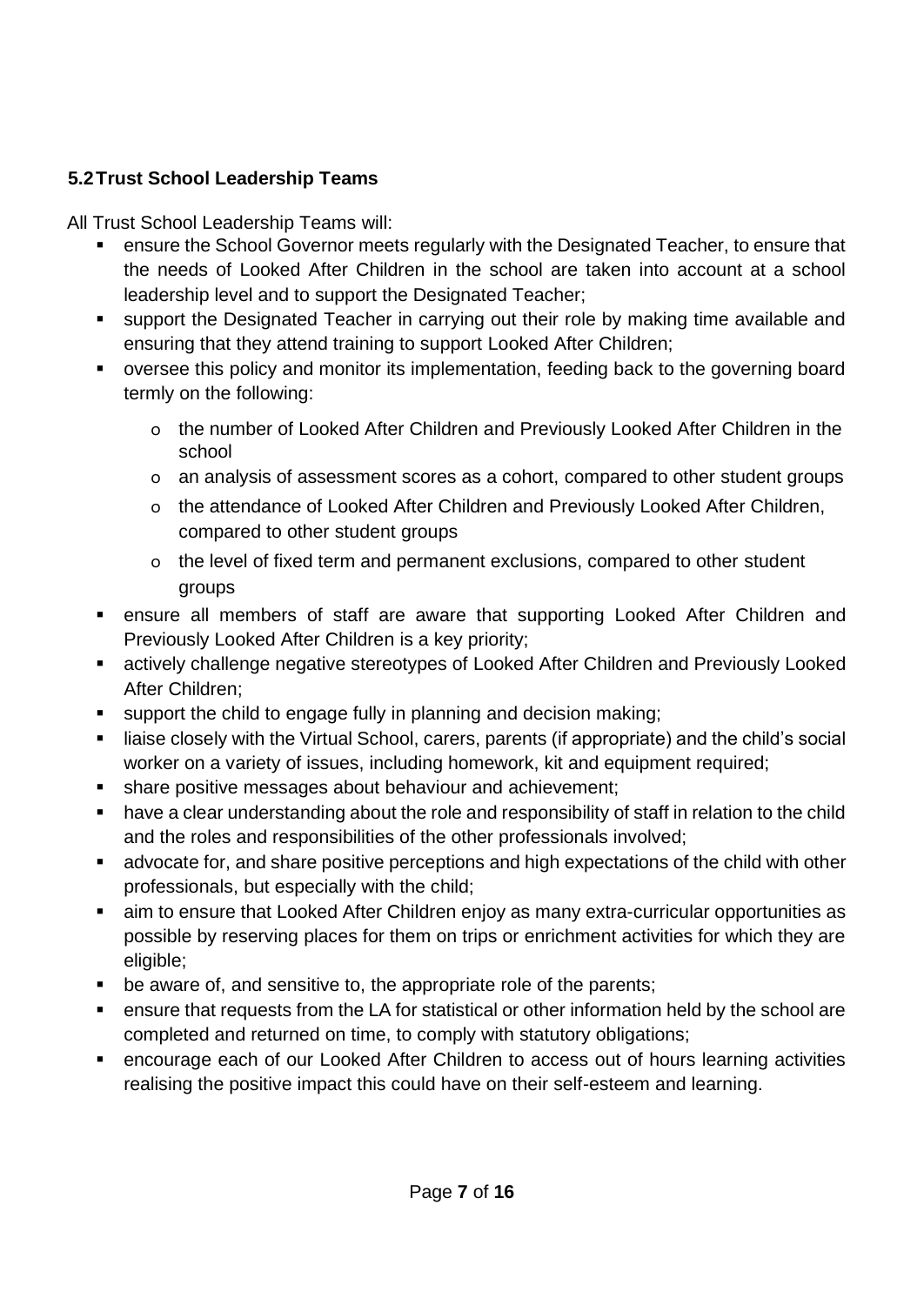### <span id="page-7-0"></span>**5.3The Virtual School Head (VSH)**

The Virtual School Head will:

- monitor the attendance and educational progress of the children their authority looks after;
- ensure that arrangements are in place to improve the education and outcomes of the authority's Looked After Children, including those placed out of authority;
- **E** build relationships with health, education and social care partners, as well as other partners, so they and the Designated Teachers understand the support available to Looked After Children and Previously Looked After Children;
- work with the school to ensure all Looked After Children in attendance are fully supported in reaching their full potential;
- act as the educational advocate for Looked After Children:
- act as a source of advice and information to help parents of Previously Looked After Children;
- ensure there are effective systems in place to:
	- o maintain an up-to-date roll of the Looked After Children who are in schools, and gather information about their educational placement, attendance and progress;
	- o inform the head teacher and designated teacher if they have a student on roll who is looked after by the LA;
	- o ensure social workers, schools, designated teachers, carers and IROs understand their role and responsibilities regarding a student's Personal Education Plan;
	- o ensure that up-to-date and effective Personal Education Plans focus on educational outcomes, and are maintained for all LAC;
	- o avoid delays in providing suitable educational provision;
	- o ensure the education achievement of Looked After Children and Previously Looked After Children is seen as a priority by everyone who has responsibilities for promoting their welfare;
	- o report regularly on the attainment, progress and school attendance of Looked After Children through the authority's corporate parenting structures.

### <span id="page-7-1"></span>**5.4The Designated Teacher**

The role of the Designated Teacher is to:

- **•** promote the educational achievement of every Looked After Child on the school's roll;
- set up systems to regularly record the achievement of Looked After Children, monitor their attainment and progress and, where progress is not being made, take appropriate actions to support the student;
- ensure the voice of the child is heard;
- build a good working relationship with the Virtual Teacher(s) from the Virtual School bringing to their attention any concerns;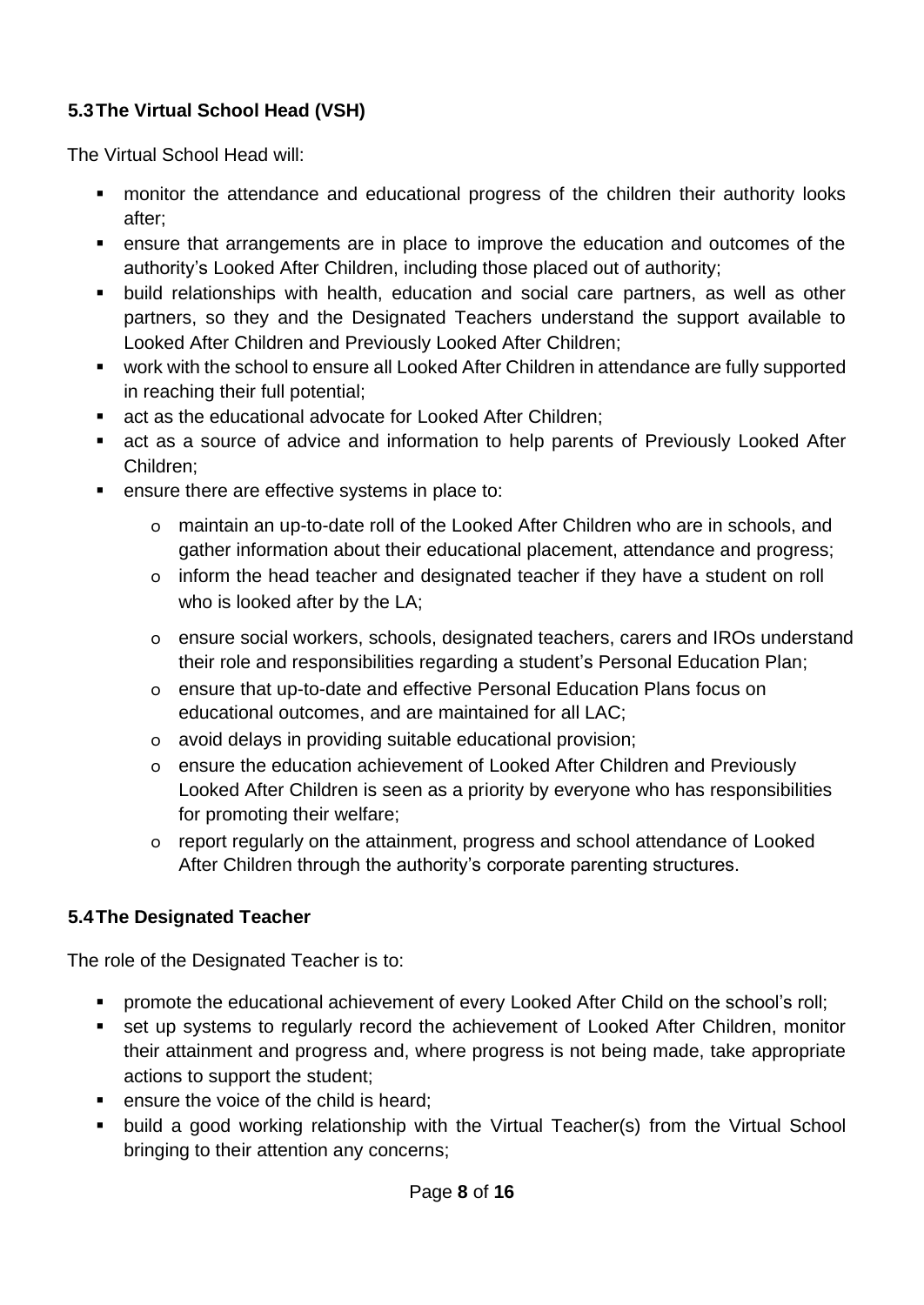- **•** regularly report progress and attainment for every Looked After Child to the Virtual School;
- **•** promote a whole school culture where the personalised learning needs of every Looked After Child matters and their social, emotional and academic needs are prioritised;
- facilitate the training of school staff in developing their understanding of the factors which can affect how Looked After Children learn and develop;
- contribute to the development and review of whole school policies to ensure that they do not unintentionally put Looked After Children at a disadvantage;
- promote a culture in which Looked After Children believe they can succeed and aspire to further and higher education;
- promote a culture in which Looked After Children are able to discuss their progress, have their views taken seriously and are supported to take responsibility for their own learning;
- be a source of advice for teachers about differentiated teaching strategies appropriate for individual students who are in Care;
- make sure that Looked After Children are prioritised in any selection of students who would benefit from one-to-one tuition or any other initiatives/interventions promoted by the Department for Education;
- promote good home-school links through contact with carers and effective communication;
- work with curriculum leaders to monitor the educational progress of Looked After Children and intervene, drawing upon external agency support if required, if there is evidence of underachievement, absence from school or internal truancy or other similar concern;
- maintain records regarding all Looked After Children, including legal status and information regarding who should be contacted regarding matters concerning the child;
- establish a specific system for contacting and forwarding educational records to new schools to facilitate a smooth and speedy transfer;
- **■** have an overview and coordinating role for gathering and holding all information regarding Looked After Children;
- maintain and respect confidentiality of all Looked After Children and ensure that information is shared on a strictly need to know basis;
- play an active role in care planning by ensuring that the attendance of the most appropriate member of staff and/or written reports are provided to statutory reviews of Looked After Children as required;
- serve as a named contact for colleagues in the Virtual School and Social Care and ensure effective communication between all relevant parties;
- ensure that strategies are in place for effective transfers and transitions between key stages and year groups and schools where appropriate;
- ensure that each child who is in Care has a carefully selected Key Worker, who has preferably, received Mentor training through the Virtual School. Part of the Personal Education Plan process involves checking if the child knows who they can talk to if they have a problem. If the child asks to see the Designated Teacher, then this becomes the priority, as part of the responsibility that this role involves.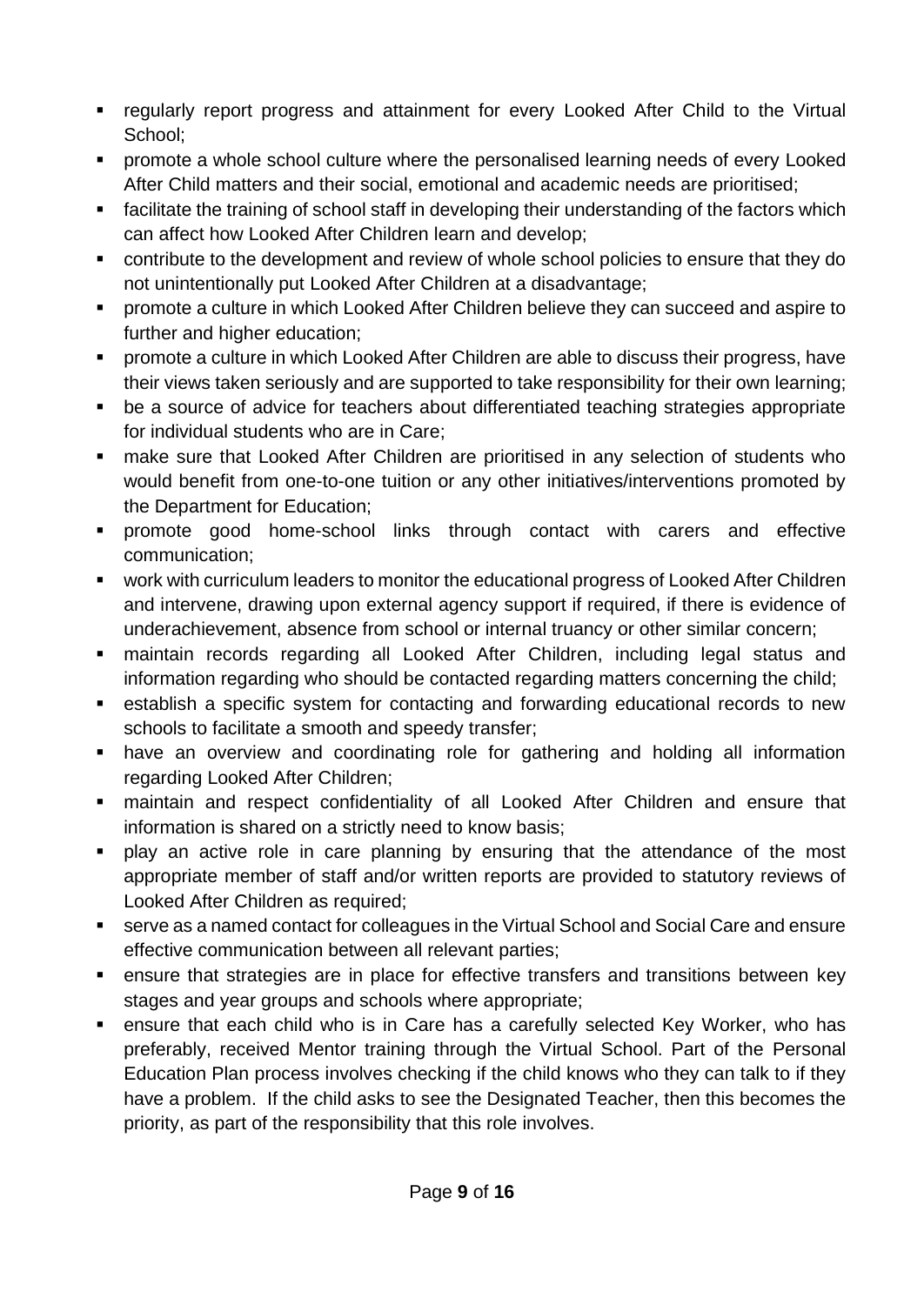### <span id="page-9-0"></span>**5.5Other staff involved in supporting Looked After Children**

All other staff involved in supporting Looked After Children will:

- ensure that all Looked After Children are treated inclusively;
- have high expectations of Looked After Children 's involvement in learning and educational progress; ensure that more able children are identified and appropriate provision is in place to enable them to reach or exceed their potential;
- be aware of the emotional, psychological and social effects of loss and separation from birth families;
- be aware of the reasons which may affect the behaviour of Looked After Children and understand that this is often a form of communication which may need a more personalised response or intervention;
- understand how important it is to see Looked After Children as individuals and not to publicly treat them differently from their peers;
- appreciate the central importance of showing sensitivity about who else knows about a Looked After Child's status;
- understand what a Personal Education Plan is and its importance in helping to create a shared understanding between teachers, carers, social workers, Virtual Teacher(s) and, depending on age and understanding, the child themselves, of what everyone needs to do to help them achieve their potential;
- provide information including data and SMART targets to support the completion of Personal Education Plans, in support of the child's progress.

# <span id="page-9-1"></span>**6. Supporting Looked After Children with SEN**

The role of all those involved in supporting Looked After Children with Special Educational Needs (see our SEND Policy for more information) is to:

- quickly identify any Special Educational Needs and ensure appropriate provision will be made;
- have systems in place so that we can identify and prioritise when Looked After Children are underachieving and have early interventions to improve this;
- ensure that if the child has a Statement of Special Educational Need or an Education Health Care Plan (EHCP), the annual review coincides with one of the six monthly Care Planning Reviews; dates can be obtained from the social worker.

# <span id="page-9-2"></span>**7. Admissions and Transitions**

All Trust schools will:

**•** prioritise the admission of Looked After Children, and those who have been adopted or who have a Special Guardianship Order, within our own Admissions procedures in order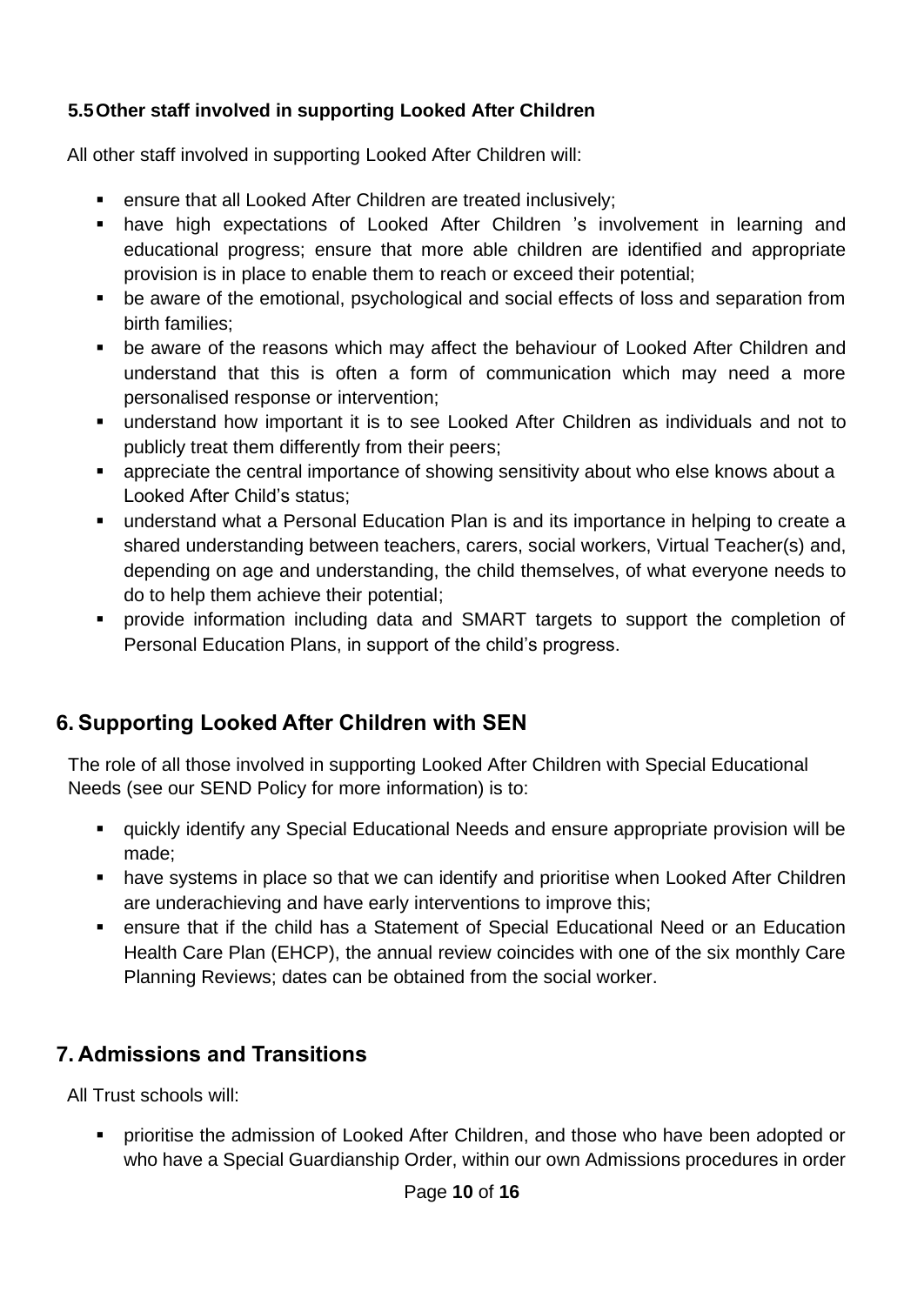to admit students without delay, recognising the importance of re-establishing school stability for Looked After Children;

- ensure that all Looked After Children meet the Designated Teacher regularly who will identify any relevant issues, academic or pastoral;
- ensure a warm welcome to the school by providing appropriate induction for all Looked After Children so that there is a smooth and successful transition which includes carers and parents where appropriate;
- meet with the Virtual School to make sure that on admission or transfer, all relevant information records are obtained at the outset;
- forward appropriate documents, in a timely fashion, to any receiving school at the point of transition (where the receiving school is made known) including organising transition meetings where needed;
- make every effort to provide continuity of schooling and educational experience;
- **■** where appropriate, ensure that Looked After Children receive timely and high-quality advice and guidance to support the transition into Post-16 provision;
- liaise with carers, previous schools and other professionals to help to effectively manage transitions.

# <span id="page-10-0"></span>**8. Attendance**

All Trust schools will:

- promote the attendance of Looked After Children, and where the attendance for a Looked After Child becomes a concern and falls below 95%, inform the Virtual School and work with them and the EWO to improve attendance;
- **EX implement a first day of absence procedure for all Looked After Children whose** attendance falls below 95%;
- **EX inform the carer / Virtual School / Education Welfare Service / social worker / parents (if** appropriate) if there are any concerns about attendance;
- make attendance a priority in any education meeting, celebrating success and setting realistic targets, if it is a concern.

# <span id="page-10-1"></span>**9. Exclusion**

The Trust recognises that the challenging behaviour of some Looked After Children and those previously in Care are strongly related to traumatic life experiences. The Trust will:

- aim to use alternatives to exclusion as a sanction for Children in Care, for example restorative approaches and attachment-based support;
- **EXEDEE IS inform the Virtual School as soon as there is an exclusion or a risk of exclusion;**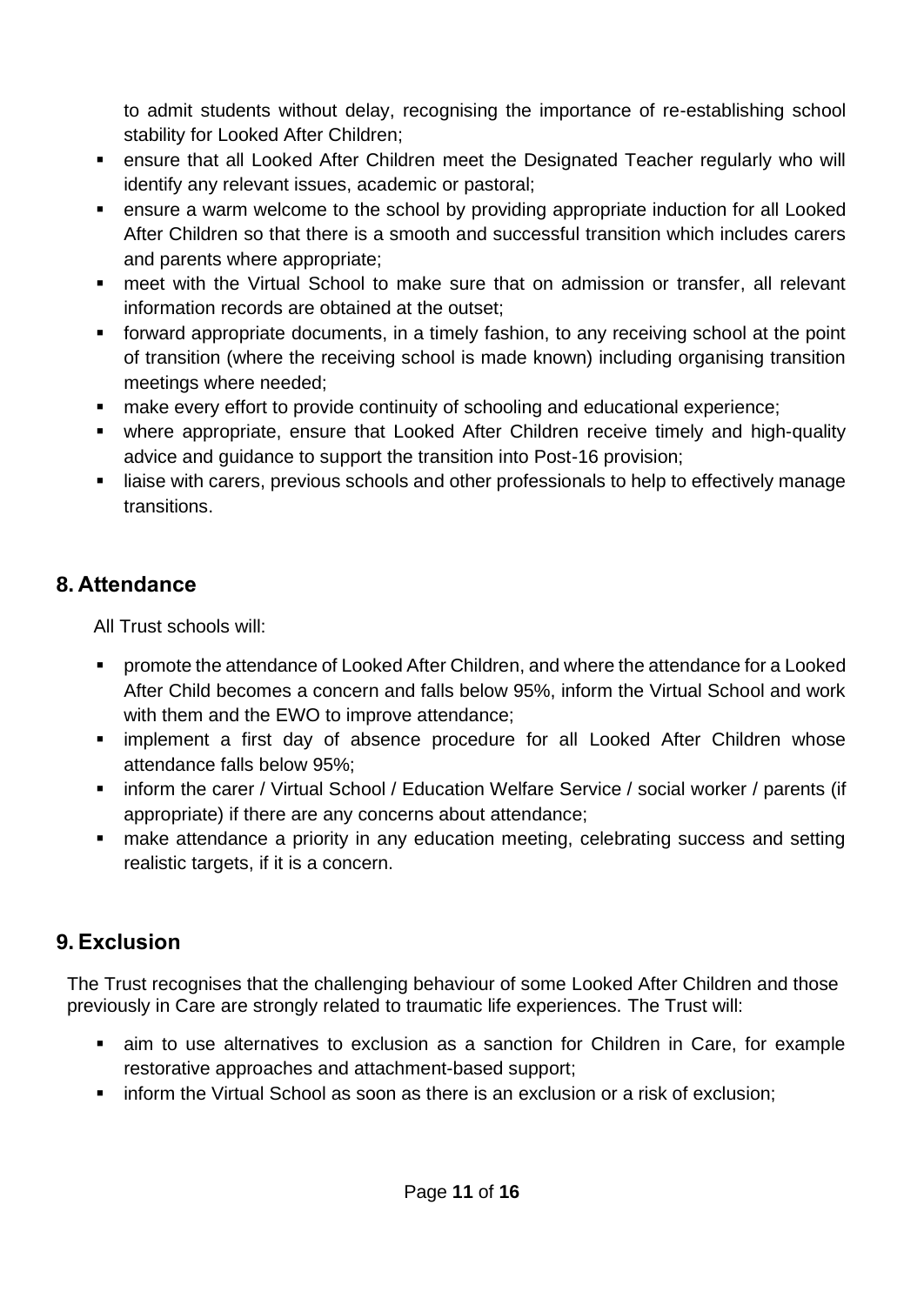- apply the principles outlined in 'The Shropshire Attachment Aware Behaviour Regulation Policy'1;
- engage with interventions provided by the Virtual School and the Educational Psychology Service to avoid exclusion, such as ELSA support, Motivational Interviewing, Dyadic Developmental Psychotherapy.

# <span id="page-11-0"></span>**10.Student Mental Health**

Looked After Children and Previously Looked After Children are more likely to experience the challenge of social, emotional and mental health issues which can impact their behaviour and education. Designated Teachers will have awareness, training and skills regarding a child's needs and how to support them in relation to behaviour management and mental health.

The Designated Teacher will work with the Virtual School to ensure the school is able to identify signs of potential mental health issues, understand the impact issues can have on Looked After Children and Previously Looked After Children, and knows how to access further assessment and support, where necessary.

To measure, if necessary, the emotional and behavioural difficulties experienced by Previously Looked After Children A Strengths and Difficulties Questionnaire will be used to help social workers and other relevant professionals to form a view about Looked After Children 's emotional wellbeing. Teachers will regularly complete their element of the questionnaire to assist social workers in their assessment.

# <span id="page-11-1"></span>**11.Personal Education Plans (PEPs)**

All Looked After Children must have a care plan; Personal Education Plans are an integral part of this care plan. The Personal Education Plan is an evolving record of what needs to happen for a student to enable them to make the expected progress and fulfil their potential. The Personal Education Plan will reflect the importance of a personalised approach to learning which meets the identified educational needs of the child.

All Trust schools will work with other professionals and the child's carers to use the Personal Education Plan to support the child's educational needs, raise the child's aspirations and Personal Education Plan will address the student's full range of education and development needs, including:

- [Primary schools only] access to quality nursery provision that is appropriate to the child's age;
- on-going catch-up support, which will be made available for children who have fallen behind with work;
- suitable education provided by the LA, where the child is not in school because of suspension or exclusion;
- **•** transitional support where needed, such as if a child is moving to a new school;

<sup>1</sup> https://www.shropshire.gov.uk/media/16216/behaviour-regulation-policy-guidance-jan2019.pdf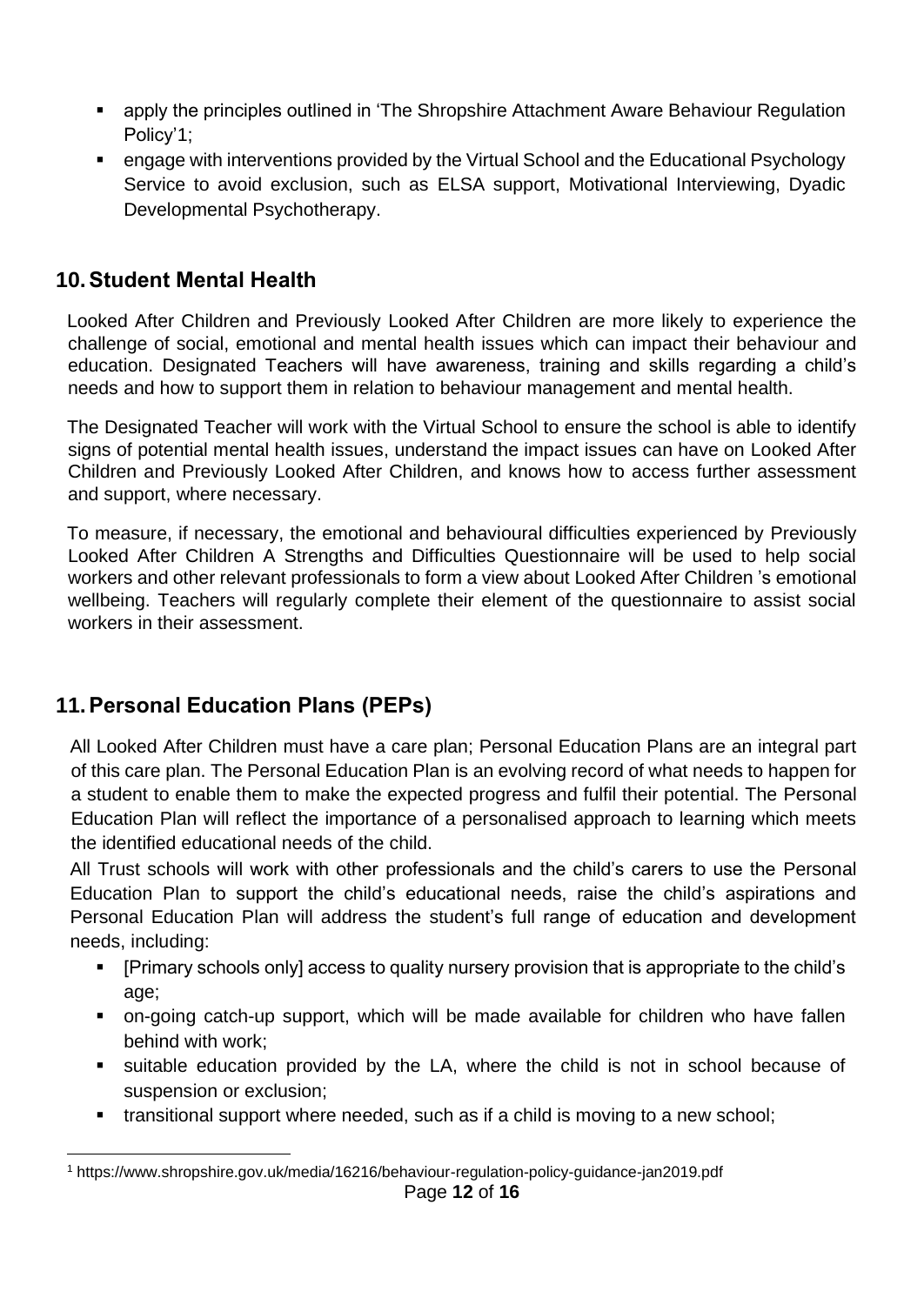- school attendance and behaviour support, where appropriate;
- support to help the child meet their aspirations, which includes:
	- $\circ$  support to achieve expected levels of progress for the relevant national key stage and to complete an appropriate range of approved qualifications;
	- o careers advice, guidance and financial information about FE, training and employment, that focusses on the child's strengths, capabilities and the outcomes they want to achieve;
	- o out-of-school hours learning activities, study support and leisure interests.

# <span id="page-12-0"></span>**12.Information sharing**

Appropriate and specific arrangements for sharing reliable data are in place to ensure that the education needs of Looked After Children and Previously Looked After Children are understood and met.

The arrangements set out:

- who has access to what information and how the security of data will be ensured;
- how students and parents are informed of, and allowed to challenge, information that is kept about them;
- how carers contribute to and receive information;
- mechanisms for sharing information between the school and relevant LA departments;
- how relevant information about individual students is passed between authorities, departments and the school, when pupils move.

# <span id="page-12-1"></span>**13.Monitoring, Evaluation and Development**

It is the responsibility of all Marches Academy Trust staff to implement this policy.

The Deputy Headteacher with responsibility for Safeguarding, LAC and SEND will monitor and evaluate the impact of all schools' provision, teaching and learning, and support for Looked After Children, and Previously Looked After Children.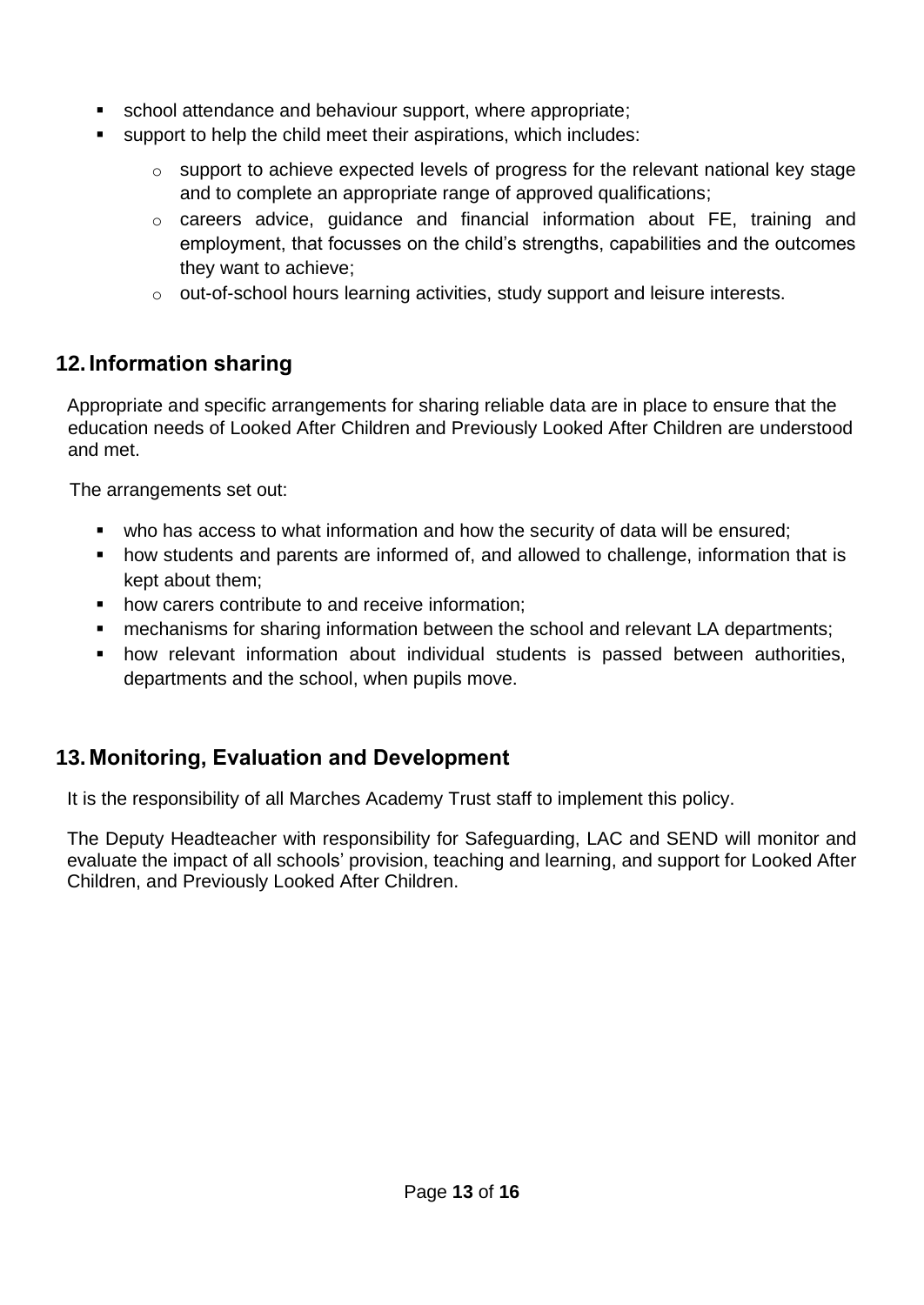# <span id="page-13-0"></span>**14.Appendix A - Trust Designated Teachers**

| School                             | <b>Designated Teacher</b>          |
|------------------------------------|------------------------------------|
| <b>Marches Academy Trust</b>       | <b>Amy Chevin-Dooley</b>           |
| <b>Grange Primary School</b>       | Beth Dean (SENDCo)                 |
| Grove School                       | Gwen Nutting (SENDCo)              |
| Longlands Primary School           | lSarah Morris                      |
| Lower Heath CE Primary School      | Deb Sadler (Executive Headteacher) |
| Marches School                     | Sali James                         |
| <b>Oakmeadow CE Primary School</b> | Samantha Hill (Head of School)     |
| <b>Shrewsbury Academy</b>          | Angela Grant                       |
| lSir John Talbot's School          | Laura Richmond                     |
| <b>Tilstock CE Primary School</b>  | Rowena Kaminski (Head of School)   |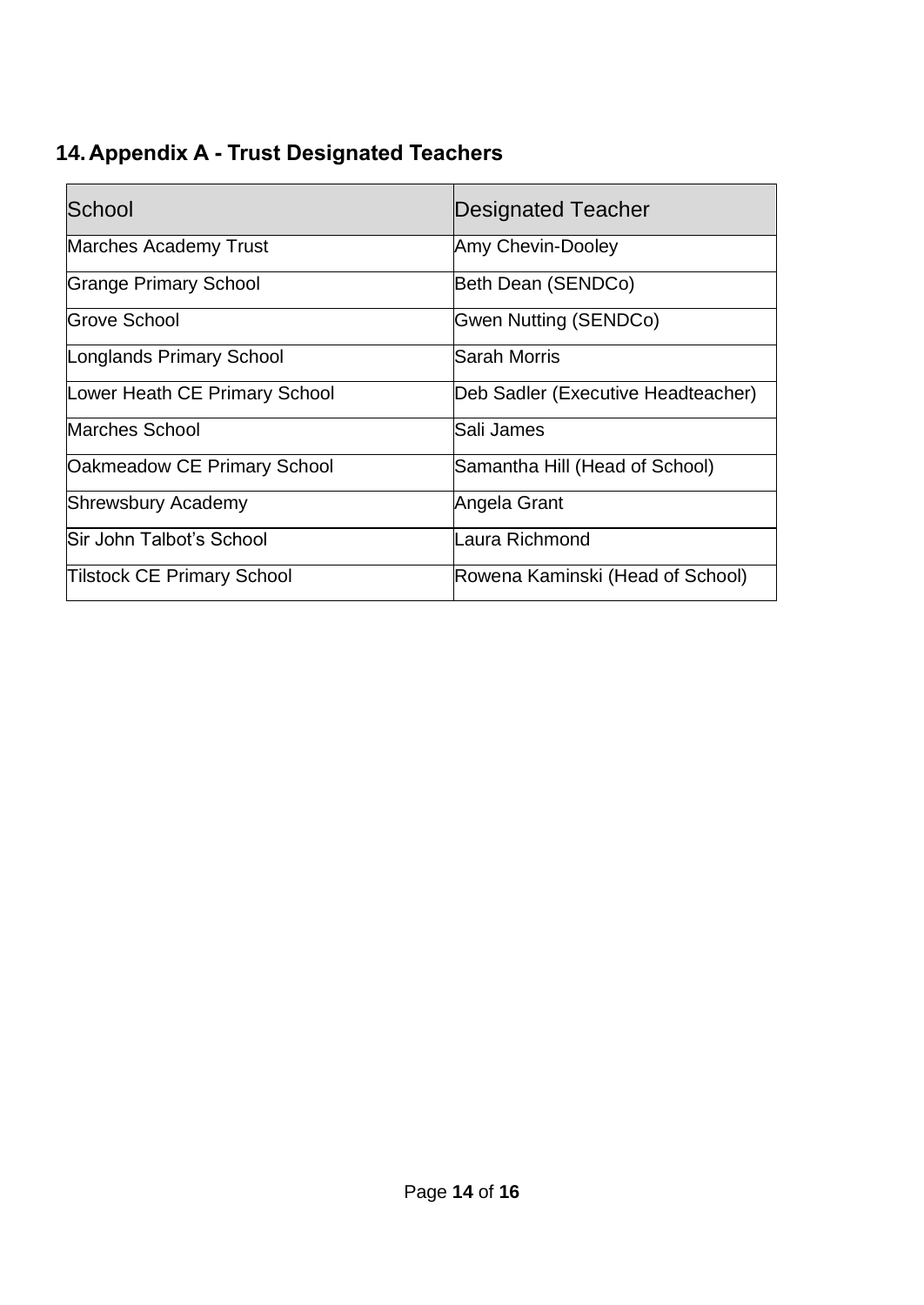# <span id="page-14-0"></span>**15.Appendix B - The LAC Mentor**

The LAC Mentor is a model that may be adopted by any of the Trust schools. Where this is the case, the responsibilities of the post-holder include, but are not restricted to those listed below. The LAC Mentor will:

- provide an additional service to existing teachers and pastoral staff in school by addressing the specific needs of Looked After Children, and Previously Looked After Children, who need help to overcome barriers to learning both in and outside of school, in order to achieve their potential;
- **E** develop a 1:1 supportive relationship with the Looked After Children, and Previously Looked After Children, and identify aspects of their learning which they find difficult, such as organization, communication, motivation, etc.;
- maintain regular contact with families/carers of children in need of extra support in order to ensure they are fully informed of the child's needs and progress, and to secure positive family support and involvement;
- contribute to the maintenance of records and information systems, both computerized and manual, with due regard for GDPR and confidentiality;
- work closely with all Trust staff on targeting efforts at those at risk of underachieving, who are not already receiving effective intervention;
- working closely with the Designated Teacher and SENDCo to ensure that the needs of Looked After Children, and Previously Looked After Children, who also have special educational needs and/or disability (SEND), are met;
- liaising with relevant staff, in the comprehensive assessment of children and young people, to identify and address barriers to learning;
- monitoring and reporting on the implementation of strategies to the relevant stakeholders, for example, the Virtual School, social worker, etc.;
- facilitating in the sharing of information between school staff and partner agencies;
- networking with a range of authorities to share best practice;
- ensuring an up-to-date knowledge and full appreciation of the range of extended services that could be drawn upon to provide extra support to students;
- complying with all relevant legislation, school policies and procedures;
- extending expertise through regular and comprehensive training;
- attending all relevant meetings.